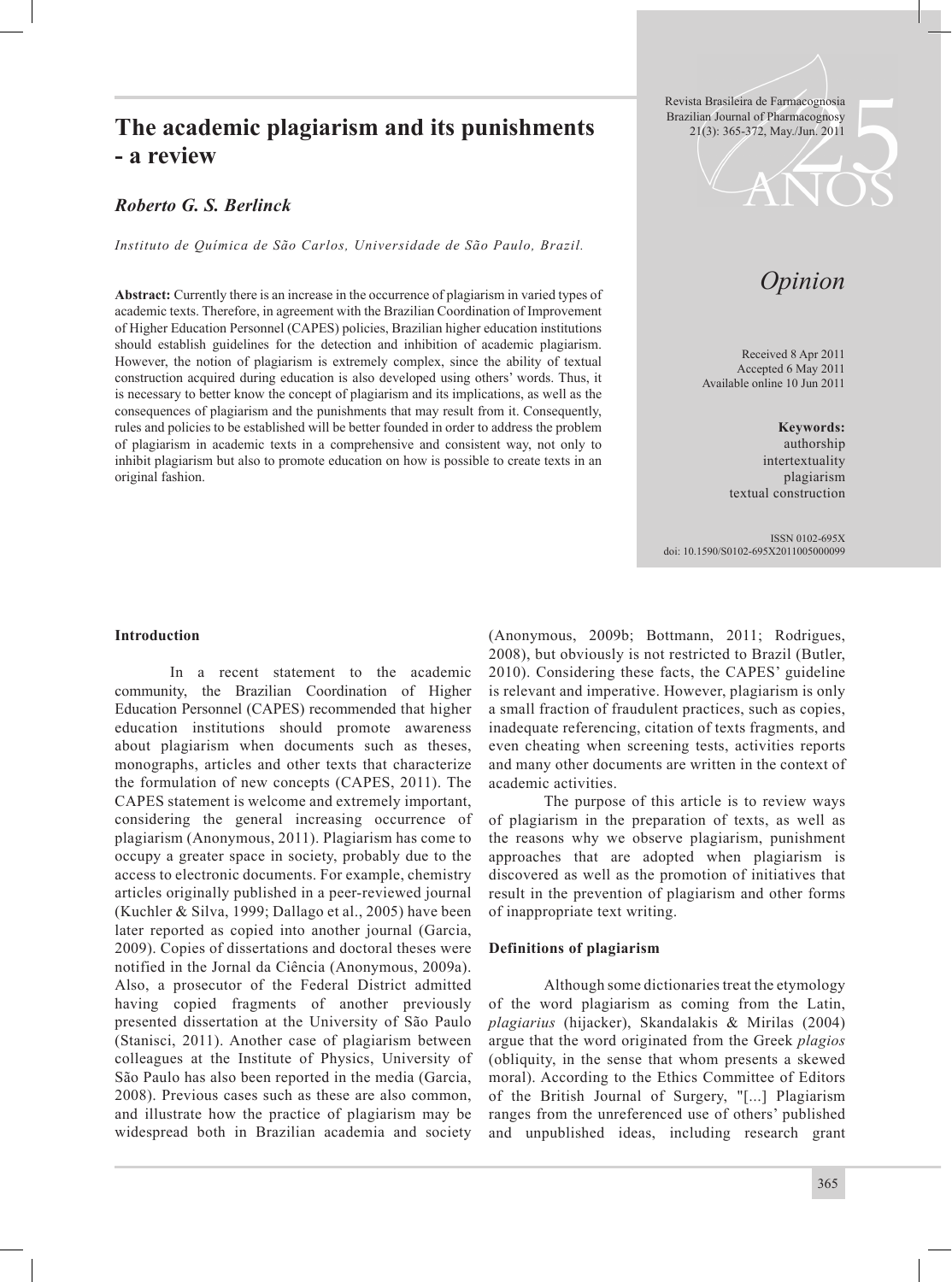applications to submission under "new" authorship of a complete paper, sometimes in a different language. It may occur at any stage of planning, research, writing, or publication: It applies to print and electronic versions" (Skandalakis & Mirilas, 2004). Maurer et al. (2006) list the following activities that result in plagiarism:

> "a) turning in someone else's work as your own; b) copying words or ideas from someone else without giving credit; c) failing to put a quotation in quotation marks; d) giving incorrect information about the source of a quotation; e) changing words but copying the sentence structure of a source without giving credit; f) copying so many words or ideas from a source that it makes up the majority of your work, whether you give credit or not."

Although these definitions are clear, the borrowed word has always been frequently used throughout the history of society. From childhood we learn to speak, read and write using the others' words. Many times our words are actually the others' words. During the literacy and learning of textual construction, reproduction is frequently used through exercises of memorization and copying. Moreover, many ideas and "sayings" are so widely used that it is virtually impossible to assign authorship to them. The way language is used and recycled makes plagiarism an extremely complex issue (Pennycook, 1996).

According to the historical account presented by Pennycook (1996), Aristotle and Plato believed that imagination was much more a reproductive than a productive activity. Until the Renaissance, the practice of imitation was widely used in the arts. The creation of original texts began to be valued only after the European Enlightenment movement. The quality of a text was intrinsically related to his former owner, a source of truth and authority, and the verbatim copying was considered a socially acceptable practice, widely used and represented the good quality of a text. Such practices also had recognition in some East Asian countries, where the knowledge passed down through generations as literally as possible in order to save their authority (Pennycook, 1996). Clearly, the reproduction features of a spoken text are of unquestionable cultural value. Copying is still heavily used during the stages of primary and secondary education, a pedagogically valid practice for learning the use of the written language. Thus, it is much less evident when one can make words borrowed and when not.

Pennycook (1996) traces a long and interesting argument about the ideological implications associated with the intellectual property of written texts. For this author, the notion of a text ownership is complex, since the need to memorize texts is, in most cases, absolutely necessary during the learning of the individual. If a particular text presents ideas that appear to be of wide acceptation and occurrence, it seems questionable to assign ownership of these ideas to the author of that text. Thus, Pennycook (1996) is favorably inclined to the Kearney's concept (mentioned in Pennycook, 1996) that the notion of "author" came in a moment of individualization in the history of ideas, knowledge, literature, philosophy and science. And, therefore, the preparation of texts began to be directly related to the notion of individual ownership, which in turn established notions of authorship, giving rise to new and original text as being characteristic of Western modernity. Literal plagiarism, then, emerged as a result of the concept of authorship individualization. By taking such premises in an uncompromised manner, the teacher suffers from the dilemma of the transmission of other's knowledge through their own words. By accusing students of lack of originality, Pennycook (1996) shows the contradiction of teachers who suffer from the same problem, just repeating a content without having their own production of the teached content. The same author also notes that the rise of electronic media shows a tendency to indicate the death of the authorship and to the textual deconstruction. Citing Scollon (1994), Pennycook (1996) illustrates how the currently dominant utilitarian ideology, with emphasis on the owner's copyright of the text, goes to a more diffuse form of referencing, related to ways of authorship and transmission that are based on oral traditions. The author argues that academic texts are increasingly built upon layers of texts available on the Internet, making the notion of authorship becoming less defined. Thus, to defend the culture of originality, creativity and authorship of a text set, the teachers begin to assume some degree of conceptual incoherence related to the language and its meaning. Pennycook (1996) presents Scollon's opinion (1995), which states that "[...] the traditional view of plagiarism constitutes, in fact, an ideological position which privileges a concept of the person established within the European Enlightenment, and . . . as such it obscures our understanding of the construction of identity in intercultural discourse".

There are many forms of plagiarism, considered to be of greater or lesser importance, but extremely common (Pennycook, 1996): for example, the copy of the questions answered by others while students perform tests and examinations, in addition to the classical verbatim copying of texts. Copying paperwork done by other students is, to some extent, an accepted attitude by students in general, and rarely result in a formal complaint. Much worse is the acquisition of monographs, theses and dissertations from companies that sell such manuscripts (Hayes & Introna, 2005; Macdonald & Carroll, 2006), of which nothing is known on how such texts have been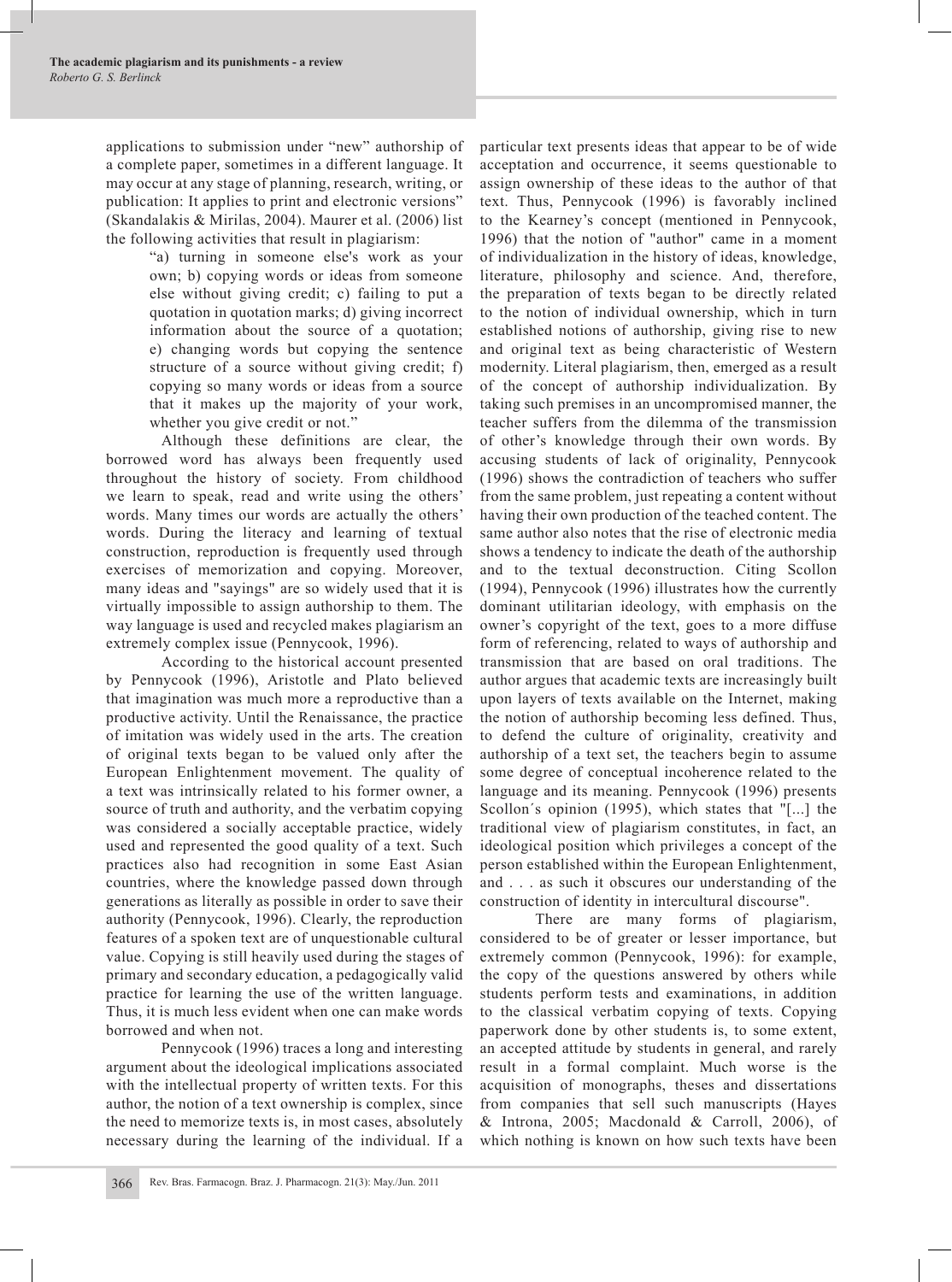elaborated. Considering that the preparation and writing of paperwork is an essential activity of educational training, the acquisition of such paid work is totally unacceptable and companies that sell them should be prohibited by law from offering such services, as manifested by Paiva (2010) in a document recorded by the National Board of Institutional Relations of the Federal Council of the Brazilian Bar Association.

While plagiarism is commonly assigned to students in general, this practice is not limited to these. Researchers and university professors also make use of plagiarism in the writing of various documents. Such practices must be under survey in the case of these professionals, not only due to the fact itself, but also because teachers and researchers are educators of students and trainees. While self-plagiarism may be considered acceptable to a limited extent, plagiarism should be abolished as much as possible.

Despite the apparently deliberate action of plagiarism, sometimes the intention to plagiarize is not fully characterized due to lack of knowledge of whom is plagiarizing. Considering its variations, according to Maurer et al. (2006) plagiarism can be: "a) accidental: due to lack of plagiarism knowledge, and understanding of citation or referencing style being practiced at an institute; b) Unintentional: the vastness of available information influences thoughts and the same ideas may come out via spoken or written expressions as one's own; d) intentional: a deliberate act of copying complete or part of someone else's work without giving proper credit to original creator; d) self plagiarism: using self published work in some other form without referring to original one".

In addition, there are different ways to plagiarize, such as the direct copying, plagiarism of ideas, to paraphrase (changing the sentence building using the same words meaning, but changing words' ordering within the sentence), non-textual plagiarism, such as in movies making, paintings, sound recording, etc. (Maurer et al., 2006).

In general, it is observed that the importance of plagiarism has significantly increased since 2000, particularly in English speaking countries. Previously the guidelines and procedures for the assessment of plagiarism by higher education institutions were not yet well defined (Macdonald & Carroll, 2006). A study mentioned by Maurer et al. (2006) revealed that the project of the Center for Academic Integrity Assessment of the U.S. indicated that 40% of students admitted to have committed plagiarism (2005 data), compared to 10% in 1999. Maurer et al. (2006) also mentioned another assessment conducted by a professor at Rutgers University in 2003, which showed that 38% of the assessed students committed plagiarism. The same authors pointed out that in developing countries

the concept of plagiarism is less known and is less well defined, and few institutions have clearly defined rules about what is established as plagiarism and penalties on the practice of plagiarism. Indeed, while most higher education institutions of excellence in the US and UK establish guidelines, standards and procedures with respect to plagiarism, very clear and easy to access, in Brazil such guidelines are completely missing. Searches were carried out on the web pages of more than twenty Brazilian higher education institutions and in none of these guidelines and guidance on plagiarism were found, and how it should be detected and its author(s) punished.

By approaching the problem of plagiarism, it is necessary to define what is plagiarism, why plagiarism is wrong, how to prevent plagiarism, how to detect plagiarism and what punitive measures can and should be adopted (Macdonald & Carroll, 2006). Plagiarism is a rather complex issue, understood differently by students, teachers, education institutions and the media. It is therefore necessary to understand the reasons for plagiarizing, the consequences of plagiarism and the penalties for it, in order to consider why the scope and the many aspects of this issue are so controversial.

## **Reasons to plagiarize**

Although the term "plagiarism" has a significant cultural influence, its real significance seems rather subjective. In addition to the fact that the notion of plagiarism vary with the culture in which this concept is considered, the intrinsic knowledge of its significance is not of a consensus. For example, many times it seems that literal copying of a single phrase or a short piece of text is perfectly acceptable, provided the primary literature source is cited (Macdonald & Carroll, 2006). Even textual creation is extensively based on previously written texts, in order to build concepts, reasoning and argumentative information. Taking also into account the electronic resources available on the Internet, intertextuality has assumed significant proportions, with difficult limitations to be established.

Plagiarism can also be seen as a resistance movement to the current Western cultural model, which values the extreme individuality, creativity and originality, putting aside the creation from another building, without definitions of ownership or authorship (Pennycook, 1996).

Very often students do not know the actual notion of plagiarism, nor the consequences of it, due to failures in their training. In fact, questioning undergraduate and graduate students of the Institute of Chemistry at São Carlos (University of São Paulo) if at some point in their training they had any lecture, class or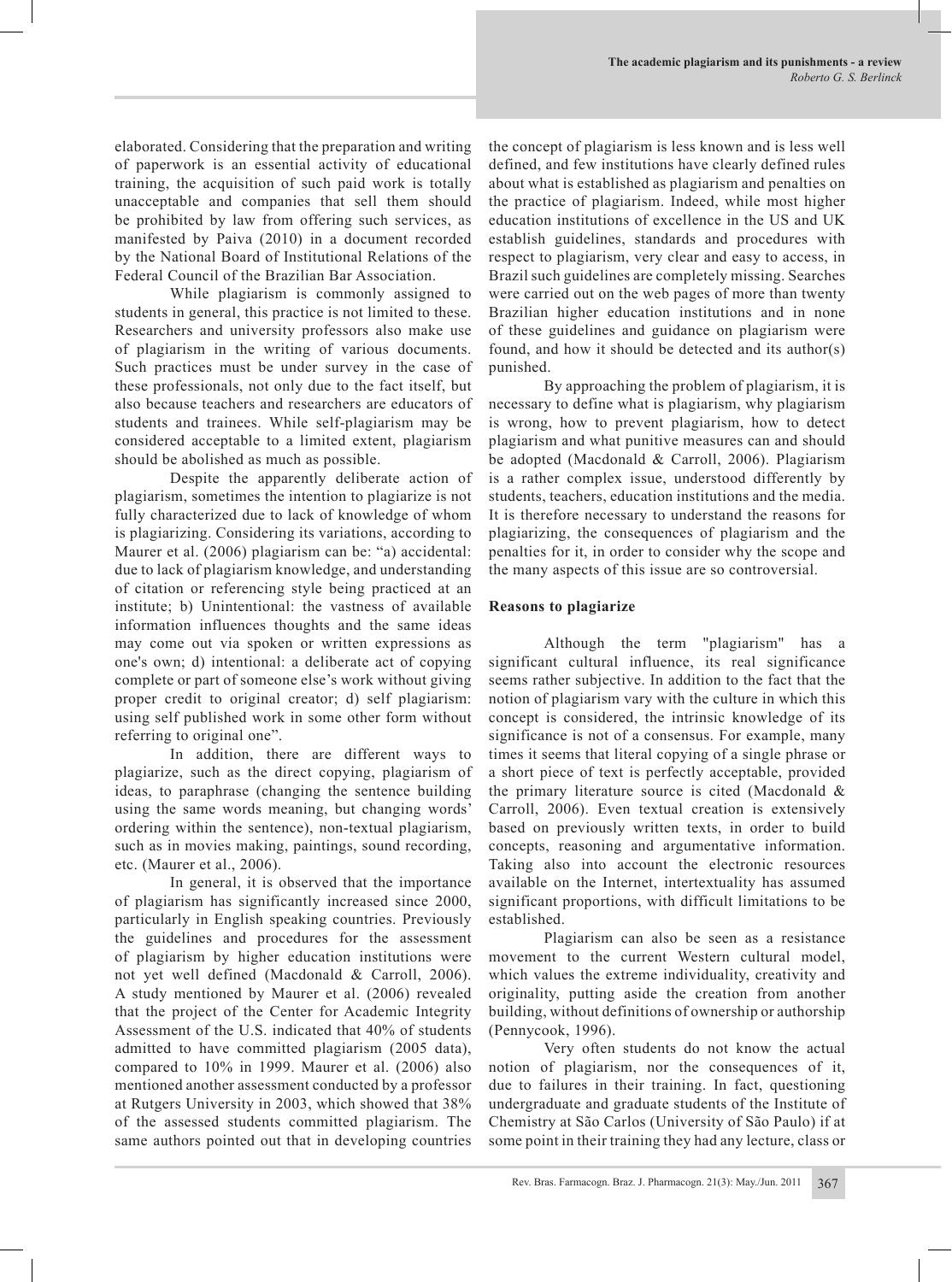explanation on plagiarism and its consequences, all said no. Students are supposed to be capable to write original texts, repeatedly and continuously during their training, particularly in the preparation of monographs, as well as of dissertations and doctoral theses, abstracts and condensed texts for presentation at scientific meetings, as well as articles for publication. Not knowing what is established as being plagiarism in all its peculiarities, students are subject to plagiarize, deliberately or not. Thus, an orientation by higher education institutions and by teachers/researchers about plagiarism becomes absolutely necessary.

In assessing the reasons why plagiarism is committed, Pennycook (1996) notes that power relations established between teachers and students should be continuously evaluated in order to investigate the influence on the quality of education, whether stimulating or deleterious to original and innovative textual creation. Considering that the current system of education requires that students should frequently repeat pre-established ideas in the same way that teachers in the classroom, it becomes necessary to establish educational programs that can properly prepare students to face such situations when they arise (Pennycook, 1996). Other authors consider relevant comprehensive and holistic actions for the assessment plagiarism issues, taking into account educational approaches and training of individuals who must build their own texts (Macdonald & Carroll, 2006). To this purpose, students must acquire very good skills to write texts, a rare educational practice in the current conditions of Brazilian education.

Also observed is that an increase in the level of assessments leads to an increase in cases of plagiarism related to them (Macdonald & Carroll, 2006). This is due, in large part, to the fact that, under such circumstances there is a decreased availability of study time for students and, in parallel, an increase in the use of simplistic learning tools. Consequently, the student seems to be forced to adopt a pragmatic inappropriate targeting, aiming to only obtain sufficient marks to be approved and get the desired degree, which leads sometimes to commit plagiarism. In parallel, students, aware of the fact that teachers also have very limited time to read and to an in depth analysis of texts that should be assessed, assume that plagiarism can take place, albeit to a limited extent, because this is unlikely to be detected. Hence the need for improvement of students learning, which should include how to take notes during educational activities, the sparing use of paraphrase and knowledge of proper use of citations and references.

In most cases *the blame is solely assigned to the student for misconduct or malice*, and not to the institution that has not provided adequate training to the students to prepare texts, to develop critical textual analysis, to improve their creativity and take responsibility for any statements they have to present as their own. Thus, according to Macdonald & Carroll, (2006), it is up to institutions of higher education:

a) to prepare students for their learning tasks, or show them how necessary is to learn and assimilate the knowledge that they are offered;

b) to establish programs and teaching methods that minimize the possibility of student plagiarism, such as memorization, repetition and reproduction in excess; c) to develop programs to prevent plagiarism rather than to apply punitive policies, though these are necessary.

By sharing responsibilities between students, teachers and institutions, it is clear the benefit to the learning system, which will enable the student to acquire knowledge on how important is the ability to create new texts from various references. It is absolutely essential to establish programs of discussion sessions between teachers and students about academic integrity, the nature of the assessments, the value of the acquisition and application of critical analysis and elaboration of the original texts. Institutions and their professionals have a responsibility to contribute to the education of students and, therefore, students must be informed at an early age about what constitutes plagiarism and the consequences of plagiarizing.

## **The consequences of the plagiarizing act**

The student must not only learn how to avoid plagiarism, but also why should avoid it (Macdonald & Carroll, 2006). Therefore, it is also necessary for the educator, as a professor, a researcher, and even members of institutional technical support, be prepared, informed and convinced of the risks we are subjected when plagiarism is used.

The main consequences of plagiarism are penalties that can range from warnings to various forms of legal sanctions. While consensus on how, when and the way to apply such sanctions is nearly nonexistent, the consensus in applying sanctions is definitely absolute. Plagiarism is viewed as an extremely negative attitude, even when performed in a very slight extent. Because it is considered as unacceptable, the word has a very negative weight. Especially when plagiarism is detected in academia. It is interesting to note that the media and society in general rarely discuss and deny plagiarism committed with books published by different publishers, although this type of plagiarism is very recurrent, as evidenced by the blog *I do not like plagiarism*, by Denise Bottmann (Bottmann, 2011).

The penalties resulting from sanctions may vary in nature. In the case of academic plagiarism, *i.e.*, when committed within higher education institutions,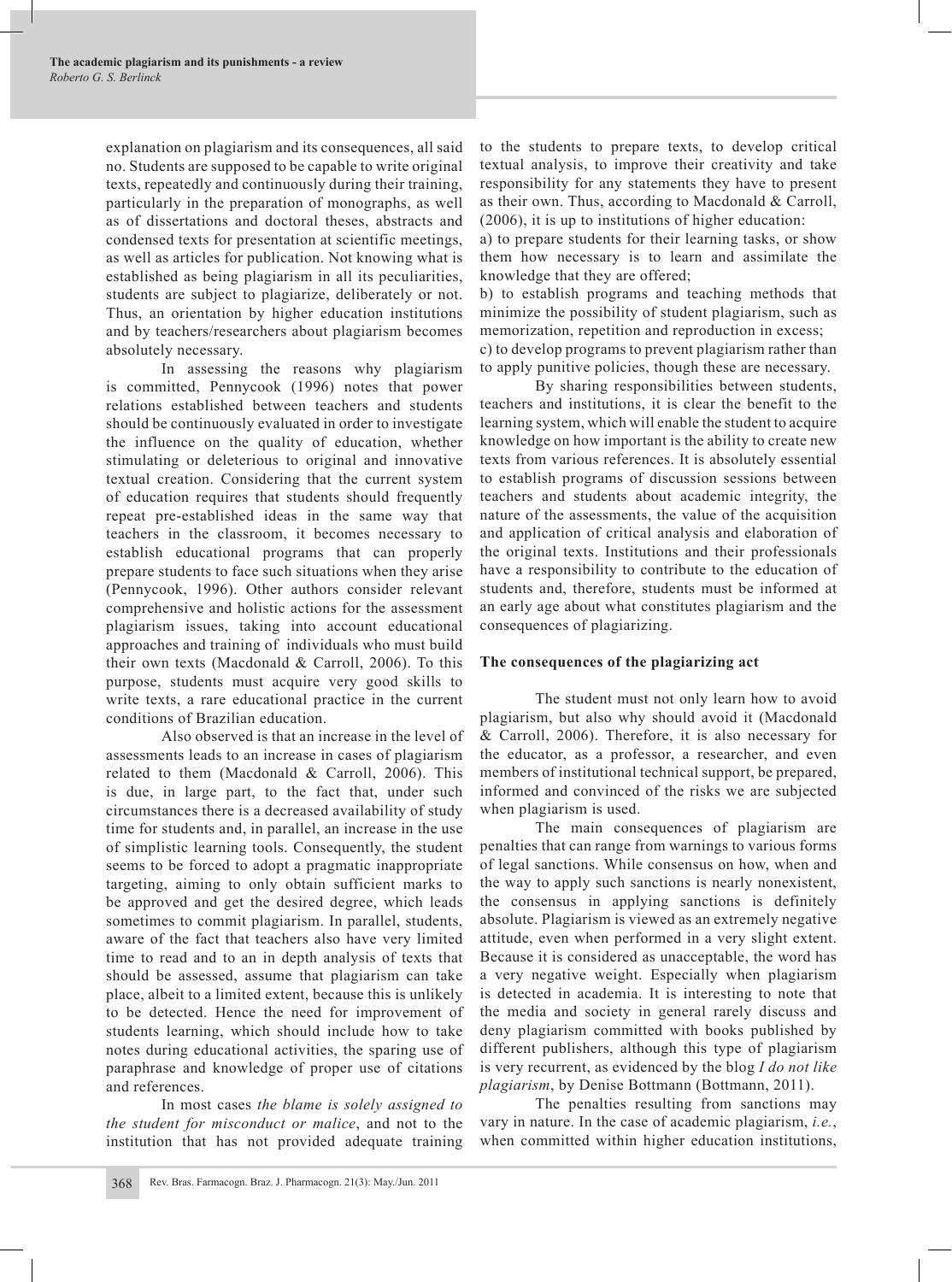penalties can include: assigning a 0 (zero) score to a question a student has copied from another, or even an exam that the student copied, or a written paperwork that was the result of copying parts or in its entirety from the other(s); failure in courses if the student has repeatedly copied texts and issues submitted for review; suspension of student activities during certain periods when it turns out that the student may have committed plagiarism of a more serious nature; in the case of the preparation of monographs, MSc dissertations and PhD theses, the observation of plagiarism in small portions may lead evaluators to require a new writing and resubmission of the work; in the case of plagiarism noted in extensive writings, the student enrolement may be finished (Wagner, 2011).

In the case of teachers and researchers, plagiarism in scientific studies can result in many different sanctions: warning, public apology, suspension of its activities for a specified period and even dismissal. The consequences in these cases can be a profound loss to the career of professionals, who can be literally annihilated.

But the main consequence of plagiarism seems to be a deep personal frustration and demoralization on the part of whom commits it (Wagner, 2011). Pennycook (1996) considers that Western modernity has established that the words' borrowing from creative and innovative authors is a crime against individual property rights. Citing Kolich, Pennycook (1996) mentions that plagiarism is "[...] "is a highly emotional subject, and the issue of how to deal with it seems muddled by moral confusion, apprehension, and general loathing." Although, according to Pennycook (1996), the notion of individualism is very well established, such an assumption should not justify the moral outrage and the exarcebated way that plagiarists are persecuted.

Society sees the plagiarist as a criminal, often relentlessly, even if the plagiarist has committed plagiarism in a very short extension, possibly unintentional, and for the first time. The word *plagiarism* entails a strong dislike, perhaps disgust, making a plagiarist an unworthy individual. Although this view can easily be considered as being exaggerated, it is so strongly entrenched that it would require a process of reeducation of society as a whole to show that there are different forms of plagiarism, and that almost all people have plagiarized one day.

## **Punishments for the academic plagiarism**

Punishments for academic plagiarism can occur at two levels: at the teacher-student relationship and at the student-institution relationship. In general punishments established by teachers tend to be softer, without, however, this tendency being a rule. In general, punishment by teachers are verbal or written warnings, or by change marks or the final evaluation of a student course or activity. Institutional sanctions may include reprimands, education for learning academic integrity, social work, suspension, expulsion, revocation of the title(s) granted(s) and even legal penalties, in accordance with current legislation (Maurer et al., 2006). Different universities in North America and Europe have adopted different procedures as punishment for various forms of plagiarism, in view of the increasing numbers of occurrence of such cases. Stanford University, for instance, saw an increase in cases of intra-institutional plagiarism of 126% between 1998 and 2001, for which the most common punishment was suspension during a fourth of the school period and 40 hours of community service (Maurer et al., 2006). The University of Yale adopts punishments ranging from reprimands to suspensions. In the case of University of California at Berkeley, the institution encourages the resolution of problems of plagiarism directly between teacher and student, and the punishments are more commonly applied as notes of warning or censure, community service, submit a letter of apology, additional assessment activities, disciplinary failure, suspension, among others (Maurer et al., 2006).

In order to establish and apply penalties against plagiarism, it is first necessary to define what is considered plagiarism from a technical standpoint. Macdonald & Carroll (2006) suggest that the characterization of plagiarism should include the analysis and documentation of how this was detected and analyzed, taking into account:

1. The extent to which it was committed: the written work was plagiarized (a sentence, paragraph, entire sections all work)? Was a whole text section plagiarized, such as introduction, methods, discussion or conclusion?

2. The level of student: a beginner or are already in advanced level?

3. Knowledge of institutional rules and norms by the student: the student was warned about the importance of not plagiarizing, his responsibility when citing and bibliographic referencing? A student committed plagiarism for the first time or did it before? In the case of foreign students, were they notified about the customs, rules and guidelines of the institution to which they are enrolled?

4. The disciplinary rules adopted by the institution.

It is observed that there are two well defined trends to establish punishments for plagiarism. The first establish peremptory penalties to any type of plagiarism. This way of approaching the plagiarism problem, considered traditional and conservative, is imbued with the notion of authority by those who recognize and identify plagiarism, often in a teacherstudent relationship, in that the latter must follow strict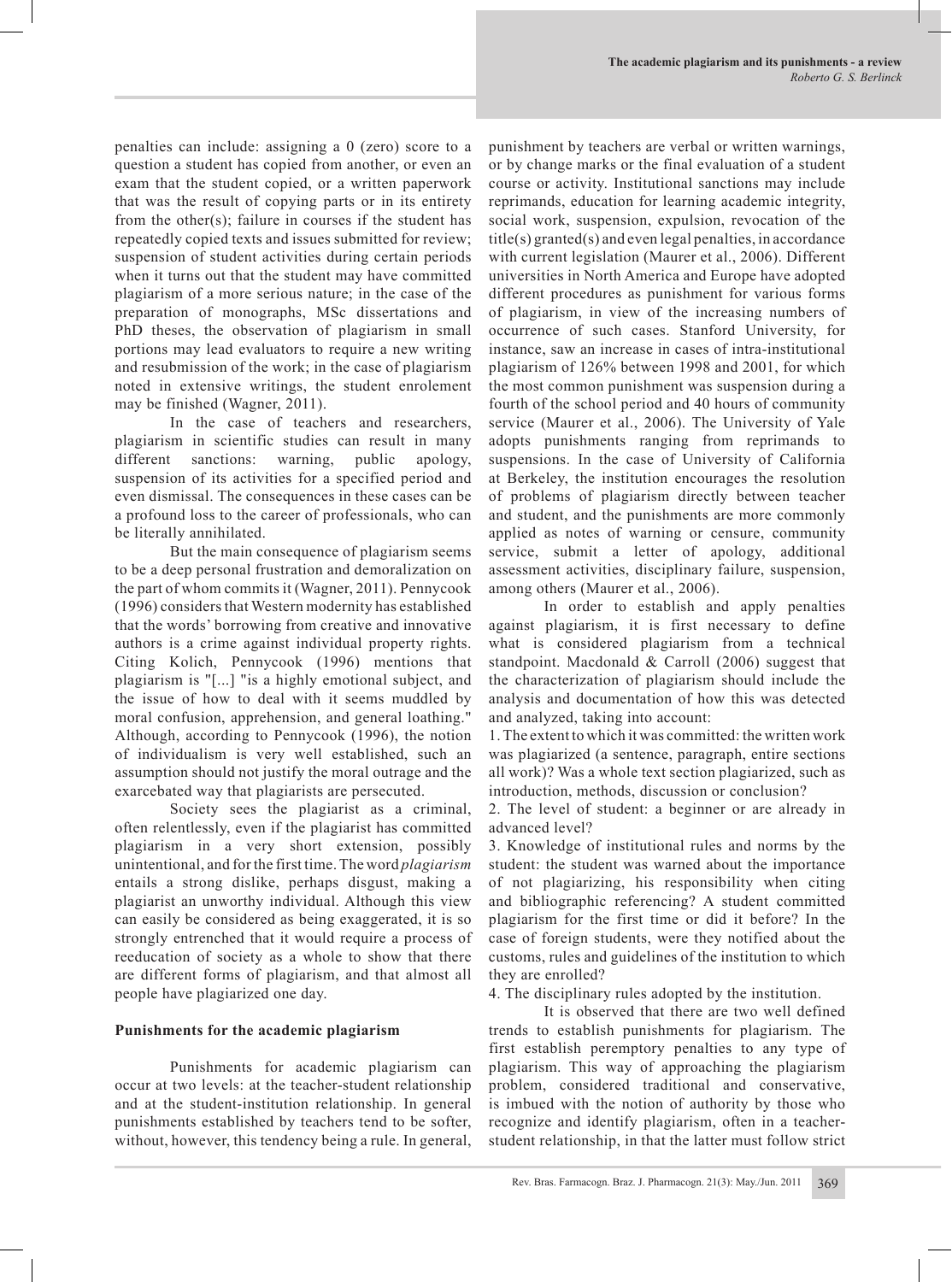guidelines and standards concerning the preparation of texts (Macdonald & Carroll, 2006). By adopting such an approach to identify and punish plagiarism, pure and simply, everyone loses, because there is no intellectual, moral and ethical growth. Such punishment penalizes, sometimes irreversibly, the one who broke the rules, in many different ways, as noted above. It presents the risk of excessive penalizing, sometimes very unfairly. The second way to punish plagiarism search not only to penalize the plagiarist, but also looks toward a re-educational approach, in order to minimize demoralization and to show that plagiarism does not benefit (quite the contrary), but the undermines both the act itself and by the use of plagiarism as a common practice.

Delegating the responsibility for penalties to individuals who detect plagiarism, often the teacher, may be even worse. The teacher must not be responsible to determine the punishment because he is not the institutional element who establishes policies. When this responsibility is assigned to the teacher, the inadequacy of the punishment, and sometimes the misunderstanding of how to tackle the problem, become apparent. It is to the institution the responsibility to establish such policies, aiming to avoid differential punishments in different situations that require a detailed analysis of the facts (Macdonald & Carroll, 2006).

The Academic Conduct Officers (ACO) from Oxford Brookes University suggests the following measures when one observes the occurrence of plagiarism (Macdonald & Carroll, 2006):

"1. A recorded discussion, which should also take into account the institutional support to the student;

2. Score(s) reduction(s) in paperwork in which the plagiarism occurred, depending on the extent of it.

3. Resubmission of work originally plagiarized by the student;

4. Zero score if the work has been wholly plagiarized; 5. Zero score for the entire course if the extent of plagiarism is even more significant."

Penalties should be more severely examined by a committee under the specific circumstances that may arise. In applying such guidelines, the ACO went on to acquire more knowledge and experience of dealing with plagiarism problems, which were addressed and faced more professionally. Annual assessments used to evaluate the extent of plagiarism are currently adopted by the Oxford Brookes University. The same institution has established the following guidelines to minimize the occurrence of plagiarism by their students (Macdonald & Carroll, 2006):

1. Check if to the students were taught ways to acquire original writing abilities, according to their needs;

2. Check if policies were properly communicated to students so that they can ensure their academic integrity and assume their responsibilities;

3. Observe the importance the institution attaches to academic integrity;

4. Promote activities with the faculty guidance for teachers in order to avoid plagiarism, to know the procedures and regulations to be adopted, on how to properly prepare the courses to be taught in order to avoid plagiarism, as well as detecting and responsibilities when detection of plagiarism;

5. To make aware that it is not to the faculty staff to establish punitive sanctions aiming to avoid inconsistent and unfair treatment;

6. Build a systematic approach for obtaining data that indicate the occurrence of plagiarism;

7. Preparation of statistical tables that show overall numbers of cases of plagiarism and how these were addressed and resolved.

To determine punishments for plagiarism can be at the same time a difficult and embarrassing activity. Especially in the case of not knowing the actual circumstances that led to the plagiarist plagiarize, and if the plagiarism was intentional or not. Thus, establishing punishments for plagiarism should be considered with great care and professionalism.

### **Conclusion**

Plagiarism is a complex concept related to the cultural construction of human identity (Pennycook, 1996). The concept of plagiarism should be understood in its historical and cultural context, and with respect to cultural alternatives.

While some authors consider that the cultural inclusion of students in the academic context is of paramount importance to make them understand how to establish the universe of knowledge in learning and work (Macdonald & Carroll, 2006), others point out that this argument is inappropriate, since such assumptions only indicate that students must accept a normative view of the so-called academic standards, and how this system works. This, in turn, fails to take into consideration the complexity of factors involved in the drafting of texts. Consequently, the way plagiarism is commonly referred to would be pedagogically questionable and intellectually arrogant (Pennycook, 1996).

While plagiarism is mainly deployed in academia, is not restricted, however, to it. There is plagiarism in high school education, both by students and by teachers, and it has been detected in government agencies and public institutions as well. When services of companies that offer the drafting of documents, monographs, theses and dissertations, among others, are hired, many of these companies make extensive use of plagiarism in documents they offer to customers (Maurer at al., 2006).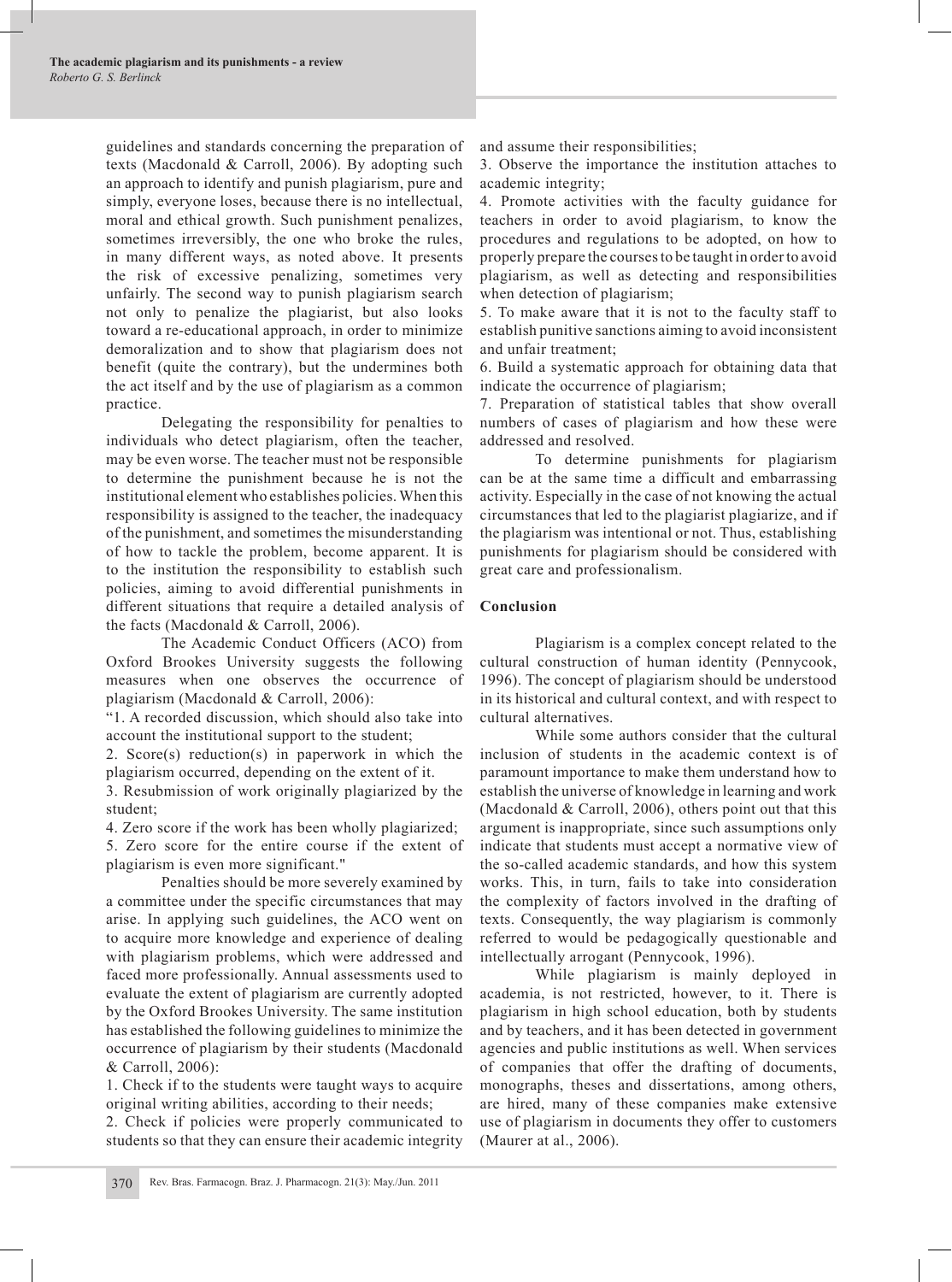Teachers have to discuss with students how the concepts of citation, paraphrasing and textual loan were built, and how the notions of authorship, authenticity and authority were simultaneously established (Pennycook, 1996). However, firstly it is necessary to provide to students and academic professionals conditions to understand and develop skills to avoid plagiarism (Macdonald & Carroll, 2006). The establishment, implementation and dissemination of well-defined regulations are essential to good academic conduct. Developing techniques and assessment methods that minimize the occurrence of plagiarism are very intelligent pedagogical alternatives. The approach to the problem of plagiarism in academia should be viewed comprehensively, aiming to integrate the activities carried out by students, professors and researchers. Plagiarism should be discussed in connection with these activities, so that all are aware how important are good writing practices, without, however, forgetting to realize that literal copying, or modify text fragments of general character, for which an authorship and ownership is absent, may be acceptable if carried out to a very limited extent. Taking into account that the learning of language is to some extent the use of others' words, it is worthy to consider being flexible and not dogmatic when establishing acceptable limits of borrowing words.

Although academic institutions are increasingly better equipped with specific software to survey plagiarism (Maurer et al., 2006), the elimination of such practices is not only a result of its detection and punishment. It must includes a review of educational programs that can promote the enhancement of creativity and originality, rather than copy. Educators must be prepared to recognize the limitations of using written language as a form of expression, and to recognize that intertextuality can serve as a useful tool, provided it is used with discretion and wisdom. Institutions need to foster a creative environment, and application of appropriate methodologies for assessment, so that the elements participating in the academic life will enjoy the many benefits that result from these activities. The improvement of learning, knowledge and good academic practices, instead of focusing on potential problems and directing institutional efforts towards the detection and punishment of plagiarism, are the result of an ongoing work promote education, of which the entire society will be beneficiary.

#### **References**

Anonymous 2009a. A polêmica do plágio entre mestres e doutores. JC e-mail 3876, de 26 de Outubro de 2009. Available at: <http://www.jornaldaciencia.org.br/ Detalhe.jsp?id=66860>. Acessed in 6 Apr 2011.

- Anonymous 2009b. Pesquisadora que violou direitos autorais indenizará vítima de plágio. <http://www.jusbrasil. com.br/noticias/1107616/pesquisadora-que-violoudireitos-autorais-indenizara-vitima-de-plagio>. Acessed in 6 Apr 2011.
- Anonymous 2011. Aumento do plágio em produções científicas preocupa pesquisadores em todo o mundo. *O Estado de S. Paulo*, 16 de março de 2011. Available at: < http://www.estadao.com.br/noticias/ vidae,aumento-do-plagio-em-producoes-cientificaspreocupa-pesquisadores-em-todo-o-mundo,692874,0. htm>. Acessed in 06 abr. 2011.
- Bottmann D 2011. Não gosto de plágio. Available at: <http:// naogostodeplagio.blogspot.com/>. Acessed in 6 Apr 2011.
- Butler D 2010. Journals step up plagiarism policing. *Nature 466*: 167, doi:10.1038/466167a <http://www.nature. com/news/2010/100705/full/466167a.html>. Acessed in 5 May 2011.
- CAPES 2011. Orientações Capes Combate ao plágio. Available at: <http://www.unesp.br/cgb/mostra\_arq multi.php?arquivo=7602>. Acessed in 6 Apr 2011.
- Dallago RM, Baibich IM, Gigola C 2005. Catalisador Pd/γ- $Al_2O_3$ : efeito do tamanho de partícula na atividade catalítica para combustão do CH4 . *Quim Nova 28*: 952-956.
- Garcia R 2008. USP condena físicos acusados de plágio. Folha de S. Paulo, 24 Jul 2008. Available at: <http://www1. folha.uol.com.br/folha/ciencia/ult306u448257. shtml>. Acessed in 6 Apr 2011.
- Garcia, R 2009. Periódico científico publica dois estudos plagiados na íntegra. Folha de S. Paulo, 7 Maio 2009. Available at: <http://www1.folha.uol.com.br/folha/ ciencia/ult306u561841.shtml>. Acessed in May 19, 2011.
- Hayes N, Introna LD 2005. Cultural values, plagiarism, and fairness: when plagiarism gets in the way of learning. *Ethics Behav 15*: 213-231.
- Küchler IL, Silva FAM 1999. Método potenciométrico para determinação de cobre em cachaça. *Quim Nova 2*: 339-341.
- Macdonald R, Carroll J 2006. Plagiarism a complex issue requiring a holistic institutional approach. *Assess Eval High Educ 31*: 233-245.
- Maurer H, Kappe F, Zaka B 2006. Plagiarism a survey. *J Univ Comp Sci 12*: 1050-1084.
- Paiva RB 2010. Documento apresentado ao Presidente do Conselho Federal da Ordem dos Advogados do Brasil - Ophir Cavalcante Júnior. Available at: < http:// www.oab.org.br/combateplagio/CombatePlagio.pdf>. Acessed in 6 Apr 2011.
- Pennycook A 1996. Borrowing others' words: text, ownership, memory, and plagiarism. *TESOL Quart 30*: 201-230.
- Rodrigues, G 2008. É proibido colar. Available at: <http:// www.jornaldaciencia.org.br/Detalhe.jsp?id=59193>.